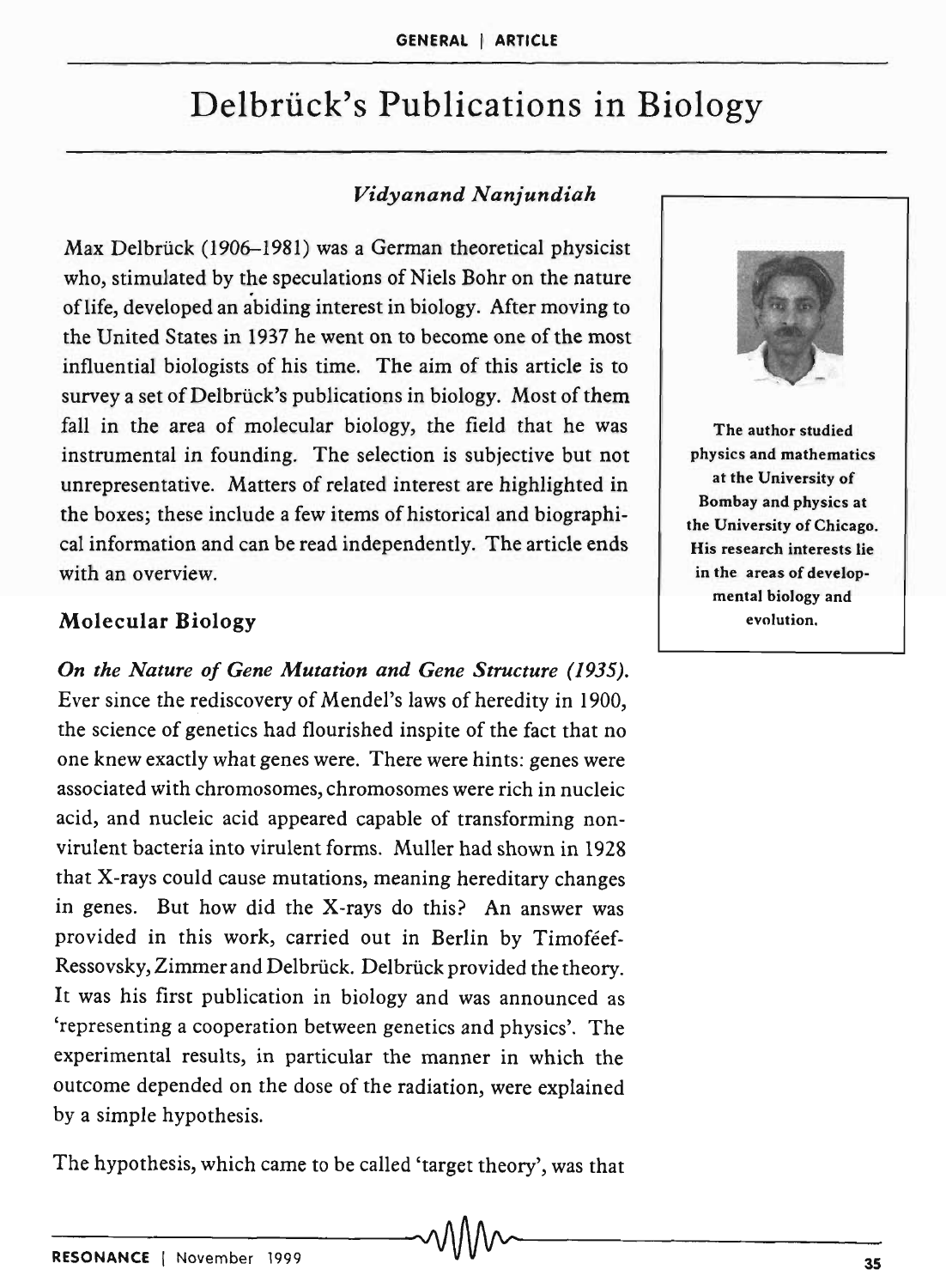the effect of X-rays and other forms of ionising radiation was concentrated within a very tiny volume inside the cell. Indeed, the volume was so small, typically about  $10^{-17}$ cc, that it was of no more than molecular dimensions. In short, the target of the Xrays, genes, could be molecules. The fact that genes remained stable over many generations of reproduction, even when the cells in which they were housed were exposed to high temperatures, was pointed out as a puzzle that demanded a solution. Delbriick offered one by saying that genes were stable because they were in quantum mechanical stable states. A mutation was analogous to a quantum transition and carried a gene from one stable state to another.

Today the 'three man work', as it became popularly known (multiply authored publications were unusual then), is primarily of historical interest. The way in which it treats the concepts of genes and mutations has long disappeared. One knows that genes remain unchanged through generations because there are enzymes that safeguard the fidelity of the copying process. Uncorrected mistakes in copying, and insertions of movable genetic elements, are the main causes of mutations. Also, the hope embodied in the work, that the methods of radiation genetics might help in unravelling the chemical nature of the gene, remained unfulfilled. Nevertheless, the work was momentous in more than one sense. By endowing genes with physical dimensions, it suggested that they were things that one could get hold of, so to speak. It was the first occasion on which 'hard' physics had been applied to solve a fundamental problem in genetics (it may also have been the last). And not least, the popularization of this piece of research by Erwin Schrodinger in his book' *What* is Life?' (Cambridge University Press, 1944) influenced many physicists to move into biology, though not necessarily with the same motives as Delbrück (see Box 1).

An interesting but mostly forgotten spinoff of target theory was a calculation by Timoféef-Ressovsky and Delbrück of the rate at which cosmic rays could cause mutations. The idea  $-$  possibly based on a confusion between mutation rates and evolutionary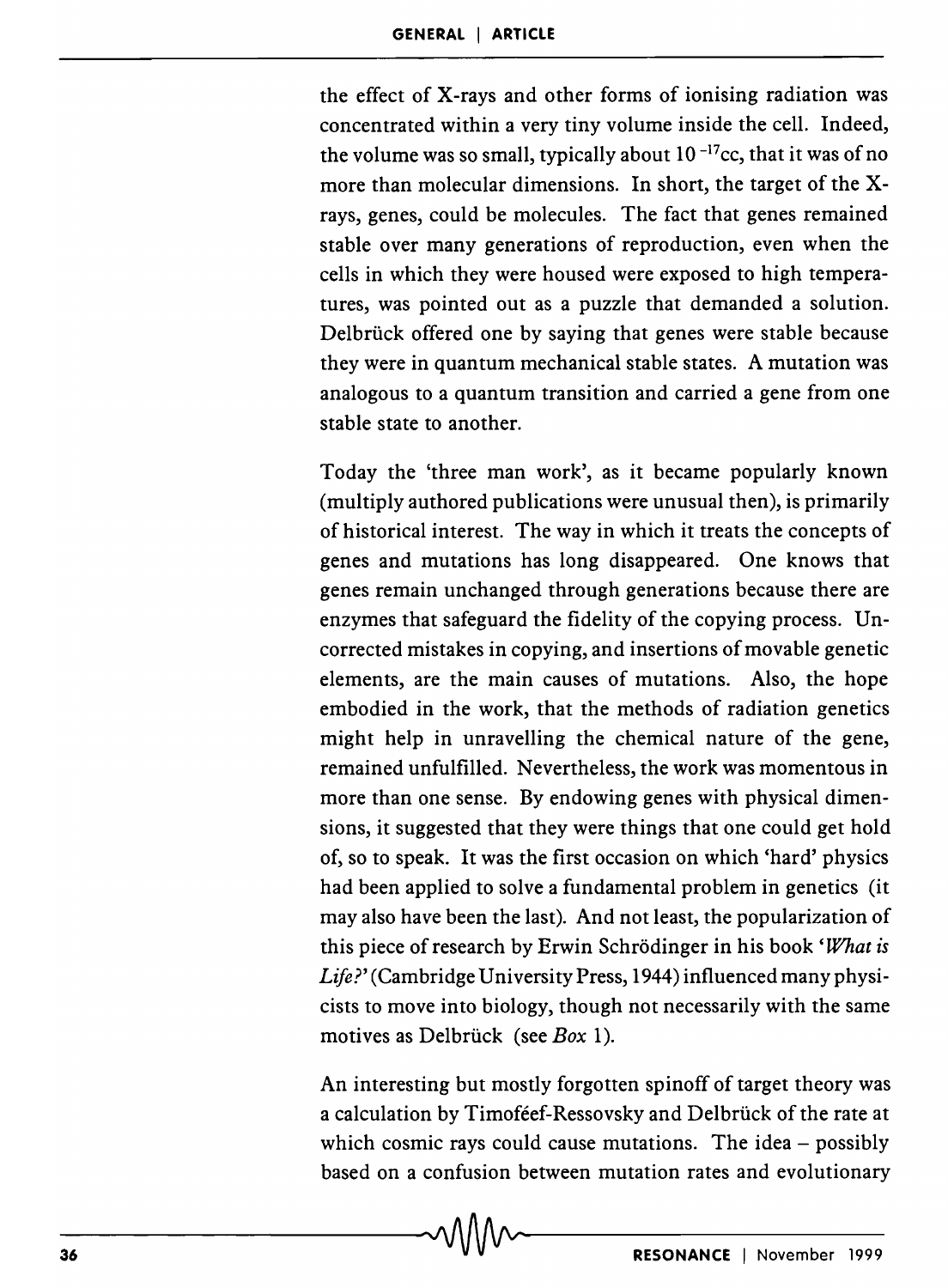Delbriick always thought of himself as a physicist on loan to biology; it might even be said, on loan from Niels Bohr. He states as the prime motive behind his move from physics 'Bohr's suggestion of a complementarity situation in biology, analogous to that in physics'. The motive was phrased differently by Schrödinger in *What is Life?*. He called it the search for 'other laws of physics' that, in addition to those already known, might apply to living matter. At least in an operational sense, the motive does not appear to have lasted very long though towards the end of his life Delbriick wondered whether an explanation of the mind might not require radically new ways of thinking. He found biology both fascinating and depressing, depressing because the analysis of biological phenomena seemed to have stalled in a semidescriptive state without noticeably progressing towards a radical physical explanation. Not least among the varied ways in which Delbriick influenced biology was that thanks to him - and so, thanks to Bohr - many physicists entered the field. This was partly due to his direct influence and partly indirectly, because of the manner in which the work he did with Timofeef-Ressovsky and Zimmer was popularised by Schrodinger in his book. Schrodinger made Delbriick's role, and biology itself, appear fashionable to a great many physicists and thereby instigated the birth of molecular biology. However, his understanding of biology was out of date even then, and the reason for the book's fame has puzzled many. Perhaps Francis Crick's explanation comes closest to the truth: " ... it suggested that biological problems could be thought about in physical terms - and thus it gave the impression that exciting things in this field were not far off". S Sarkar *(Bioscience, Vol.41, No.9, 631–634, 1991)* says that the book deserves to be remembered because in it Schrodinger clearly enunciated the hypothesis ofa genetic *code.* It is unlikely that the original publication by Timofeef-Ressovsky, Zimmer and Delbriick would have been read, or if read, understood by many biologists. Salvador Luria, who was trained in medicine, was at first sight a prominent exception among those who actually read the paper. And he too immediately acquired a vocation, in his case of working towards 'open[ing] the way to the Holy Grail of biophysics' . But this is the exception that proves the rule. Luria's getting to see the paper can be traced to a series of events, some of them accidental, originating from his close association with physicists when he was a student in Rome (especially with Ugo Fano and through him, with the group around Enrico Fermi).

It is worth noting, by the way, that anyone who talked about 'the problem of life' - whatever *that* means - in the light of the complementarity principle would sound ridiculous today. One might say that the problem has disappeared. This is an interesting example of how the advance of science sometimes disposes of what seem to be pressing issues; it simply bypasses them.

change - was to see whether they might have been instrumental in the origin of species. Disappointingly, the outcome was that just one tenth of one percent of the spontaneous mutation rate could be ascribed to cosmic rays *(Nature,* Vol. 137, 358-359, 1936).

*The Growth of Bacteriophage* (1936). Sorry at having missed a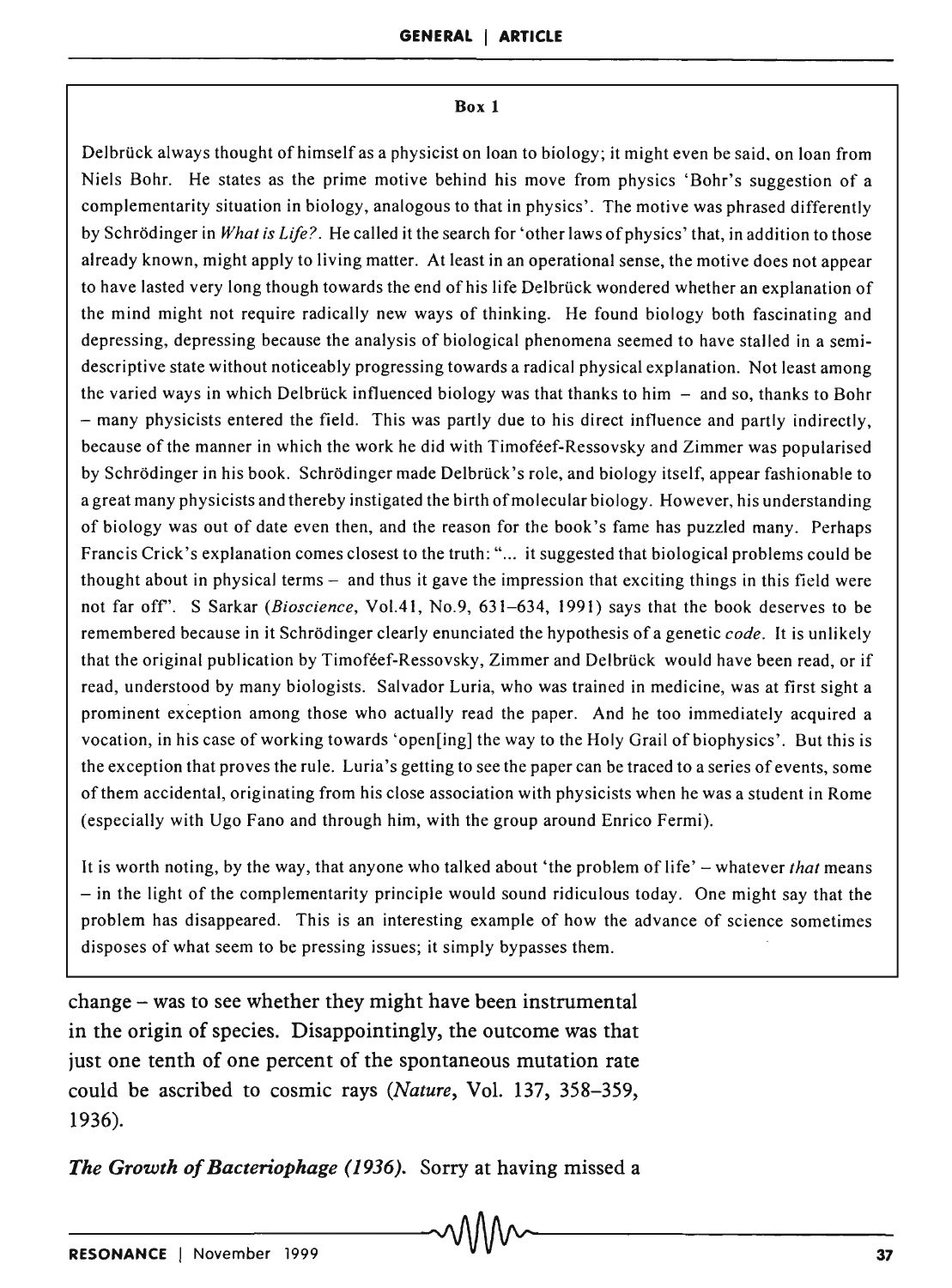seminar on bacterial viruses by Emory Ellis in Caltech (where he was a visiting Rockefeller Fellow), Delbriick dropped in later on Ellis to find out what these viruses were all about. The upshot was that he found his life's work. Ellis and Delbriick begin the paper with the arresting statement "Certain large protein molecules (viruses) possess the property of multiplying within living organisms". They go on to characterise the process as one that "is at once so foreign to chemistry and so fundamental to biology". The point under discussion is the manner in which a bacterial virus, or bacteriophage (or simply phage), grows; in this work they established the growth of phage under a well-defined set of cultural conditions. The outcome was a piece of original research; also, it was an improvement on the unsatisfactory state in which the earlier workers Krueger and Northrop had left the problem. It marks the beginning of the subsequent career of bacteriophage as, one might say, the hydrogen atom of molecular biology. Note the implied belief that viruses were proteins. It needed many years before it was realised that they were not made up of proteins alone and that their hereditary properties resided in the nucleic acids they contained.

This publication is notable for its approach to experimental method, for its spare elegance – visible already in the first two sentences - and finally, for three observations. The first, in confirmation of a finding by d'Herelle, was that the phage lay hidden inside the bacterium until, after about 30 minutes, it was suddenly liberated in a burst. The implication was that growth occurred in a single step and not continuously. Each burst was made up of an average of 70 progeny. Secondly, bacteria that adsorbed several phage particles behaved as if only one of them had been effective in sustaining the infection. This was true in terms of the burst size, the number of phage particles liberated from a single infected bacterium, and the latency, the period between adsorption and bursting. And finally, the burst size resulting from infection by a single virus varied enormously from one experiment to the next. As few as 5 to as many as 190 phages could be released in a burst: "The cause of the great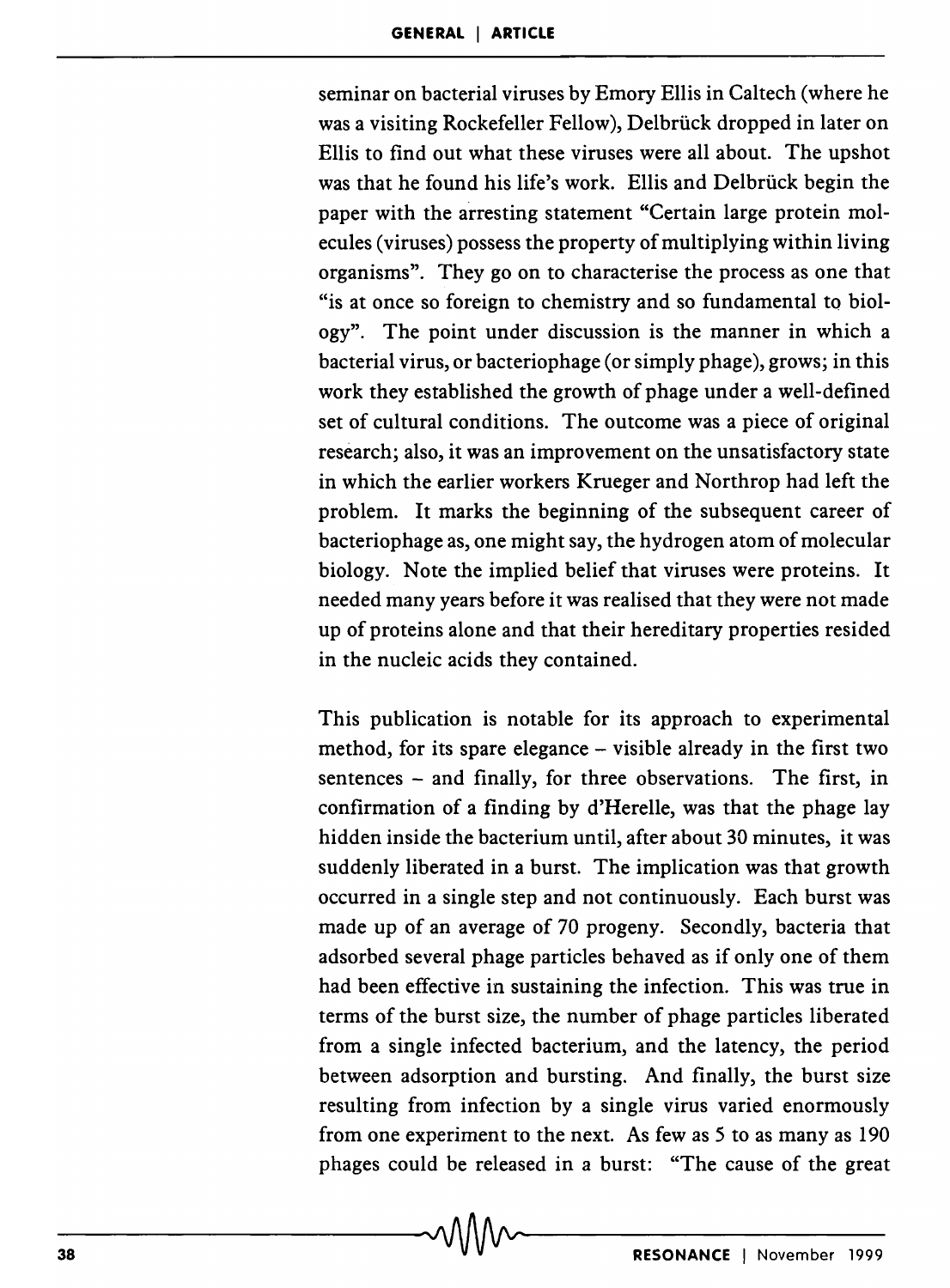Delbrück was not the first well-known physicist to have drawn the correct conclusions from the behaviour of bacteriophages. Phages had been first reported by F W Twort in 1915 as agents that could continue to infect and kill bacteria even after being passed through the finest porcelain filters. Twort ended his account by stating that financial considerations prevented him from carrying the research any further. F d'Herelle, who was then at the Pasteur Institute in Paris but later worked in many places (including India), succeeded in doing so. The basic facts concerning phage infection were discovered by d'Herelle. In particular, he observed that the end point of an infective cycle was reached when the bacterium burst open or lysed and released a large number of infective units. He immediately deduced that the units must be particulate. To his evident delight, the very same inference struck a distinguished colleague at the University of Leiden, 'Professor Einstein, [who] ... told me that, as a physicist, he would consider this experiment as demonstrating the discontinuity of the bacteriophage'.

fluctuation in burst size is therefore still obscure". Clearing up the obscurity was to occupy Delbriick for years to come (see *Box 2).* 

*Statistical Fluctuations in Autocatalytic Reactions* (1940). Here Delbriick carries out a theoretical analysis of the spectrum of fluctuations that can occur in chemical reactions in which the product, initially at a very low level, catalyses its own formation. Examples of such processes are the production of a proteincleaving enzyme from a precursor protein and the increase in the number of bacteriophages arising after infection by a single phage. The average outcome of the process can be predicted accurately, this being the usual law of exponential growth. But that average is more or less useless for making predictions. The reason is simple. Because of the positive feedback inherent in the process, individual experiments vary enormously in their outcomes; one does not get the familiar bell-shaped distribution in the number of product molecules. If there is just one molecule at the start, the shape of the distribution is exponential or 'longtailed'. Similarly, if the time taken for the product, or number, to attain a certain level is measured, that too will show large fluctuations. In relation to the work discussed previously, this means that the huge variation in bacteriophage burst sizes, far from being an experimental anomaly, is just what ought to be expected.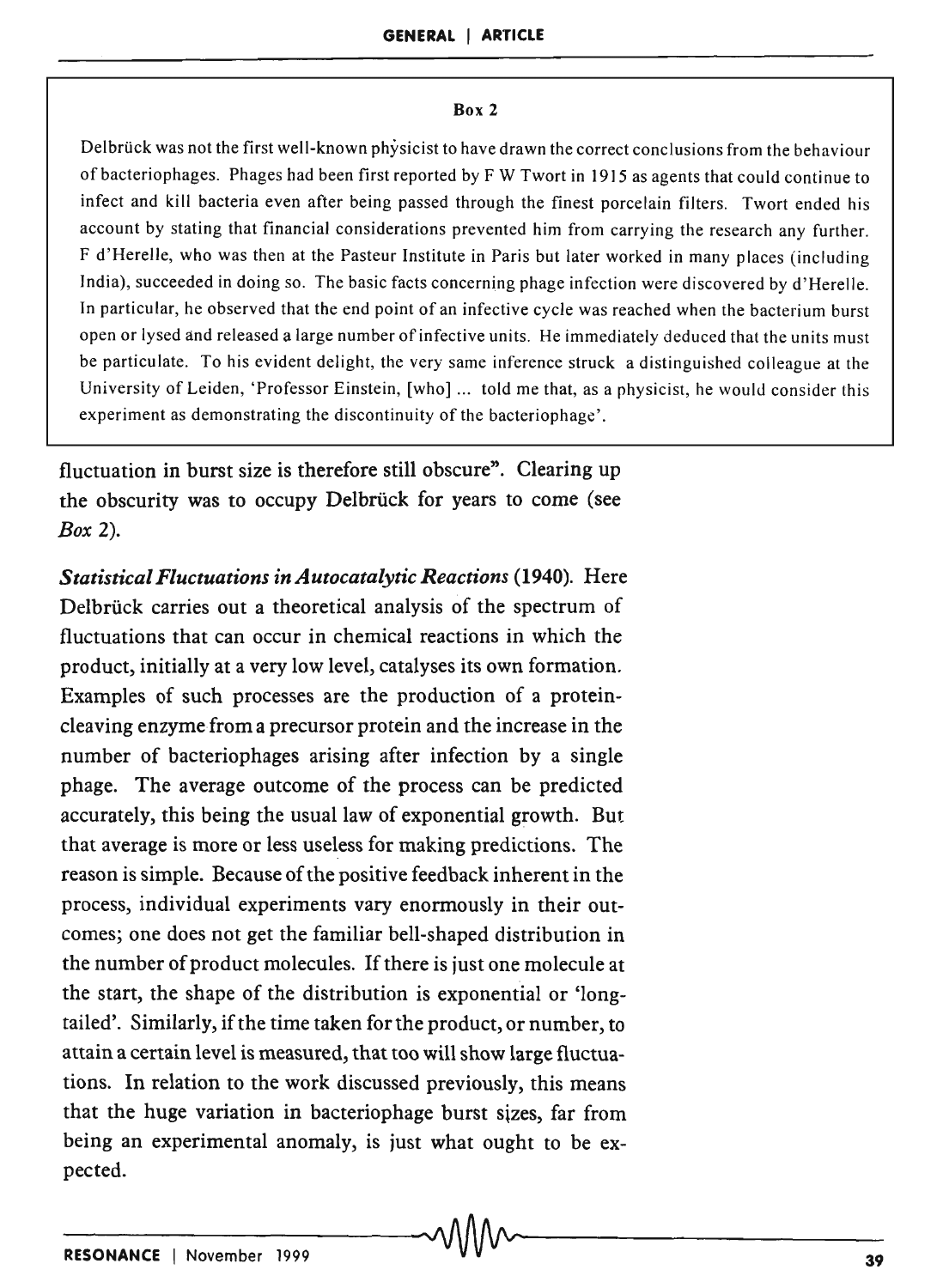One can draw a more general inference. Suppose that one or more autocatalytic processes are important for determining the properties of a cell or organism. If so, even individuals of the same hereditary constitution, meaning those that are genetically identical, can differ significantly in respect of their traits. For example, the swimming responses of bacteria that are attracted by chemicals display a large degree of variability from one bacterium to another. A question of interest is whether this sort of variation can have any evolutionary consequence. (The immediate answer would be no, because the basis of the variation is not genetic; that is, specific variants do not have progeny that exhibit the same kind of variation. But recent research shows that nongenetic variation may have indirect evolutionary effects.)

*Mutations of Bacteria from Virus Sensitivity to Virus Resistance* (1943). Gunther Stent, a close associate of Delbriick, dates the birth of molecular biology to this publication. The experimental part was contributed by Luria and the theory by Delbriick. The problem that it attacked was one that had plagued biology since the days of Darwin. Where did the heritable differences between individuals, on which natural selection was supposed to act, come from? Answers were offered by two rival schools. One, associated with the name of Darwin's predecessor Lamarck, held that just like physiological adaptations (for example, a strengthening of the muscles caused by exercise), hereditary variations too were initially responses to specific environments. The other, 'Darwinian', view was that elementary variations, mutations, occurred spontaneously and at random. They bore no relation to whether the environment favoured them or not. If the result of a mutation was helpful, the descendants of an individual that happened to carry it would increase in number. If the result was harmful, the descendants would eventually be weeded out.

Luria designed an elegant experiment to distinguish between these two hypotheses. He picked the case of a bacterium that, after mutation, became resistant to a previously virulent phage. He realised that if the mutations were acquired as a result of exposing a growing culture of bacteria to phage, the number of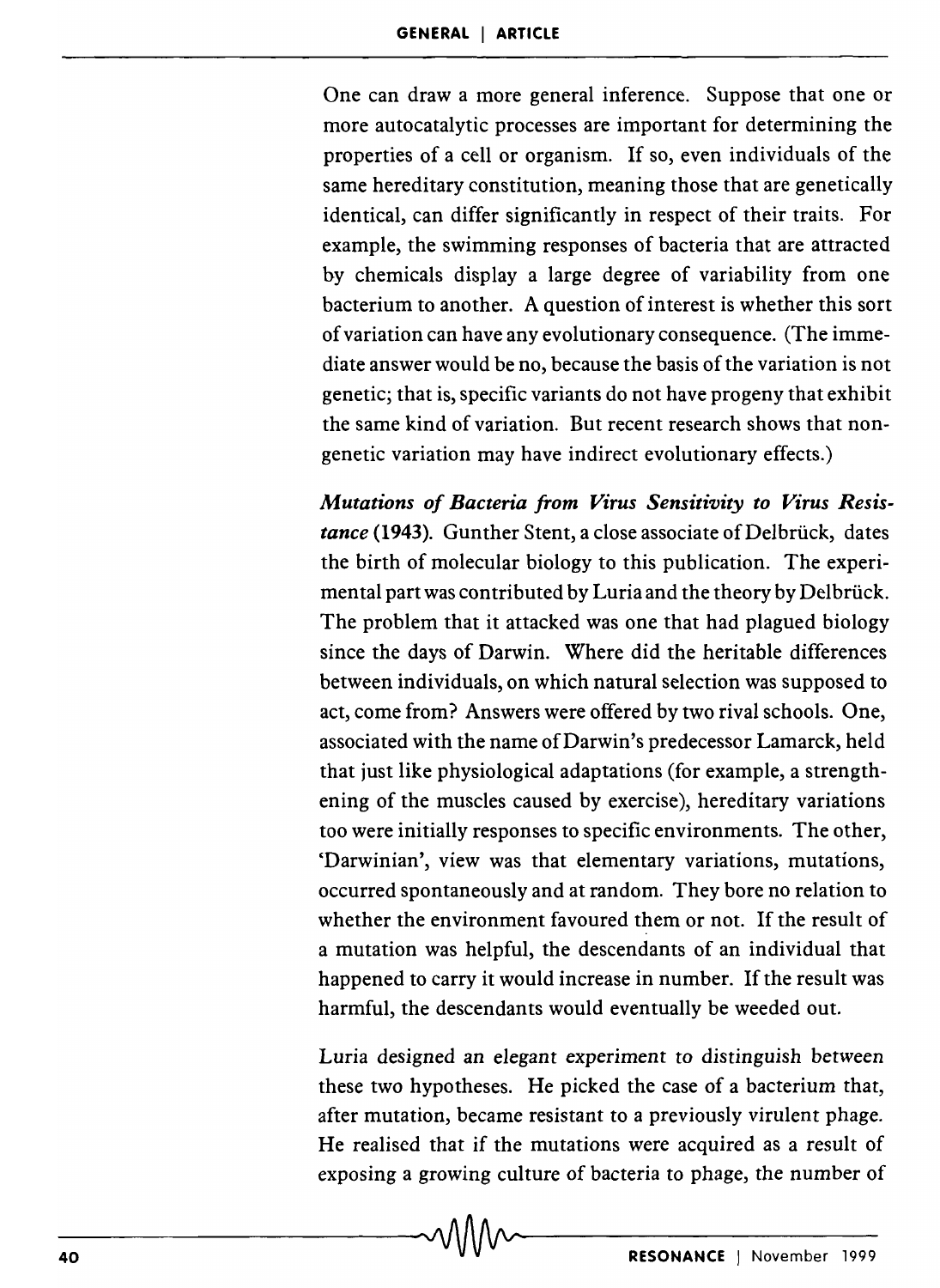resistant individuals would vary very little from one experiment to the next. In fact, they would vary in the same haphazard manner as the number of bacteria that would be found when repeated samples of the same volume were drawn from a culture. The observed number would fluctuate slightly about the average: it would be above the average sometimes and equally often, at other times, below the average. On the other hand, if a mutation could occur even before the bacterium was confronted with phage, the number of resistant bacteria would depend on when  $-$  in other words, on how long ago in the past – the mutation had occurred. But then the number of resistant individuals would show very large fluctuations in the positive direction. The reason is that the total number of bacteria in the culture, which is growing all the while, keeps increasing exponentially.

For example, by the time that the test was carried out, a bacterium that had mutated 10 generations ago would have had 210 or about 1,000 progeny. However, a bacterium that had mutated two generations ago would have given rise to just  $2^2$  or 4 progeny. Early mutations are on the whole less common, because the number of bacteria available to mutate is small in the beginning. Later, as growth proceeds, a mutation becomes more likely. What this means is that corresponding to those rare instances in which the mutant came into being long ago, at the time of the test one would find a huge number of resistant progeny. Luria carried out the experiment and observed large fluctuations in the outcome exactly as expected on the assumption of spontaneous mutations. Not being mathematically inclined, he remained unsure of the soundness of his conclusions. Delbriick was appealed to; in reply, a postcard arrived saying "I believe you have something important. I am working out the mathematical theory". The theory duly followed a few days later. It did not stop at deriving a formula for the distribution of mutants to be expected on the basis of the two rival hypotheses. There was a bonus: the fluctuations could be used for estimating the average value of the spontaneous mutation rate and its variance. However, difficulties with the mathematics prevented Delbriick from

 $\sim$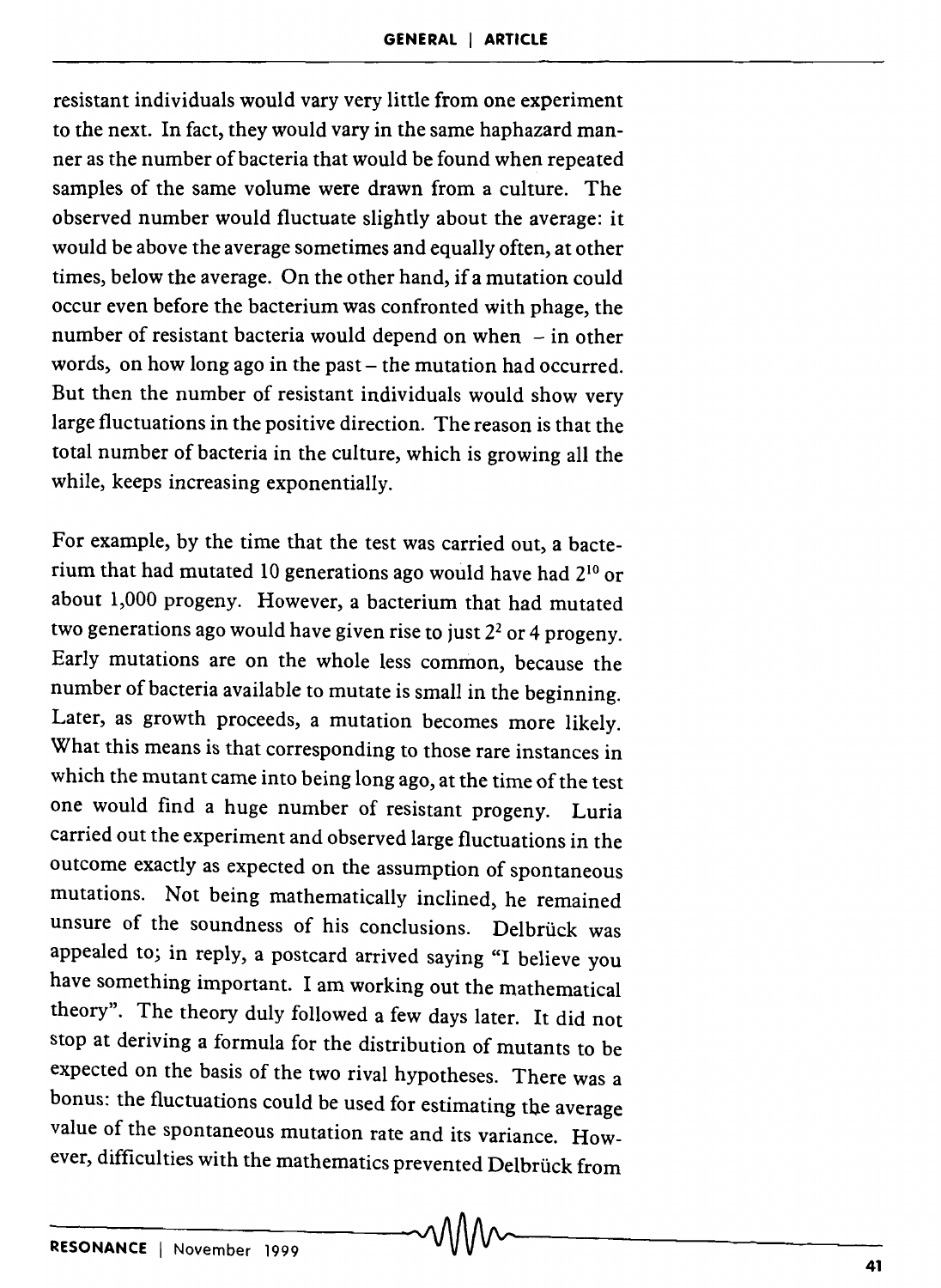obtaining the distribution itself. Many attempts have been made to tackle this problem since then, including one by J B S Haldane.

The importance of this experiment, which came to be known as the fluctuation test, cannot be overestimated. By showing that a mutation rate could be measured, it made it plausible that bacteria had genes, an issue that was heatedly disputed at the time. Next, by demonstrating that the spectrum of variations about an average quantity was crucial, rather than the average itself, it introduced an unprecedented degree of quantitative rigour into the field of experimental genetics.

*The Burst Size Distribution in the Growth of Bacterial Viruses (Bacteriophages)* (1945). This contains a more careful examination of the high degree of variability in the number of phage particles released after an infective cycle and confirms the basic finding. Delbriick points out that the theory of autocatalytic reactions, worked out by him previously (1940), predicts exactly such large fluctuations in the outcome. He leaves it at that and does not attempt to make a detailed comparison between theory and experiment. But he draws attention yet again to two features of the phenomenon of bursting. One, the period between infection to lysis does not depend on whether a bacterium is infected with one or many particles. And two, bacteria that are multiply infected by the same phage yield the same distribution of burst sizes as singly infected bacteria. There seems to be a form of 'selfinterference' at work here, with only one of the many infecting phages actually contributing progeny.

*Induced Mutations in Bacterial Viruses* (1946). This work by Delbrück and Bailey set the seal on the recognition of bacteriophages, and by extension all viruses, as a form of life: they were shown to be capable of genetic exchange (recombination), the essential feature of sexual reproduction. The paper reads like a detective story with a twist at the end, the twist emerging through a serendipitous discovery. Delbrück and Luria had found previously that when a bacterium was simultaneously infected by two different kinds of phages, after lysis it yielded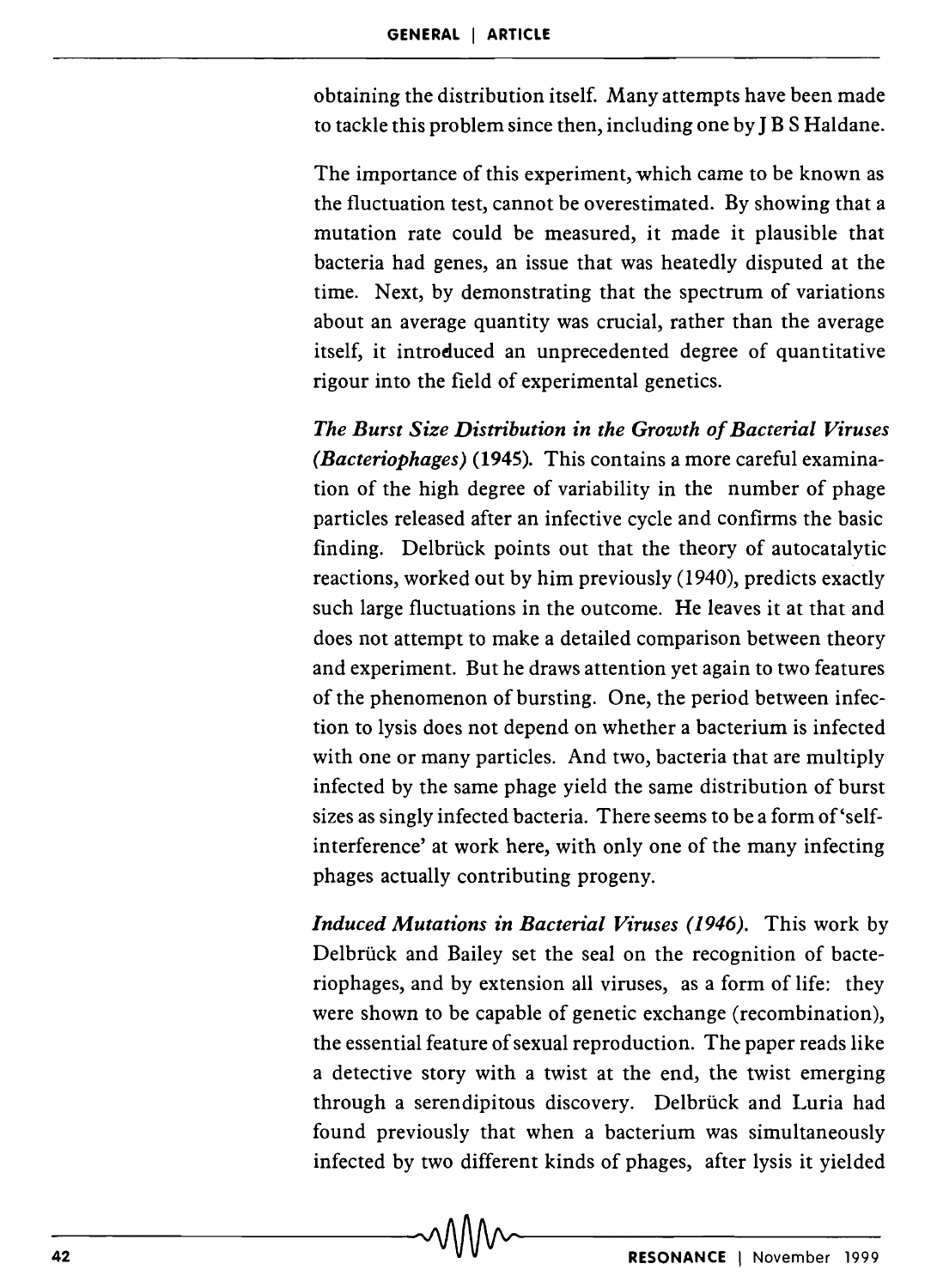only one of the two infecting types. Clearly, this 'mutual exclusion' resembled self-interference. Was self-interference too a form of mutual exclusion? To get an answer, it was necessary to devise a means for distinguishing between the progeny of essentially identical phages: "One is thus naturally led to the study of mutual exclusion between a virus and one of its mutants".

The findings were in one sense a disappointment; they showed that mutual exclusion did not hold after all. Nearly every infected bacterium yielded virus particles of both types. The earlier results were seen to be an artefact caused by the lack of a sufficient number of markers to enable different infecting phages to be told apart. A slight modification of the set-up led to a completely unexpected outcome. The modification was to use, not just a phage and its mutant, but pairs of closely related and more easily distinguishable phages instead. When this was done, it turned out that a burst yielded viruses of the two original types along with others which exhibited traits of both. For example, a bacterium that was simultaneously infected by two phages of types T2r- and T4r+ gave rise, upon lysis, not only to the original types  $T2r$ - and  $T4r$ , but also to  $T2r$ + and  $T4r$ - (T stands for 'type', 2 and 4 for two strains, and  $r+$  and  $r-$  for whether a lysed bacterial colony has a clear or mottled appearance on a plate). On their own, all these types bred true.

The most straightforward resolution of the puzzle was the one implicit in the title of the paper: one of the infecting phages had induced a mutation in the other. A more exciting inference was drawn with some circumspection: "A discussion of the possible theoretical interpretations of these findings does not seem warranted at this point, since our studies are far from complete. Perhaps one might dispute the propriety of calling the observed changes 'induced mutations'. In some respects they look like transfers, or even exchanges, of genetic materials". A similar study, leading to the independent discovery of recombination in viruses, had been made slightly earlier by A D Hershey, with whom Delbrück and Luria were always in close touch.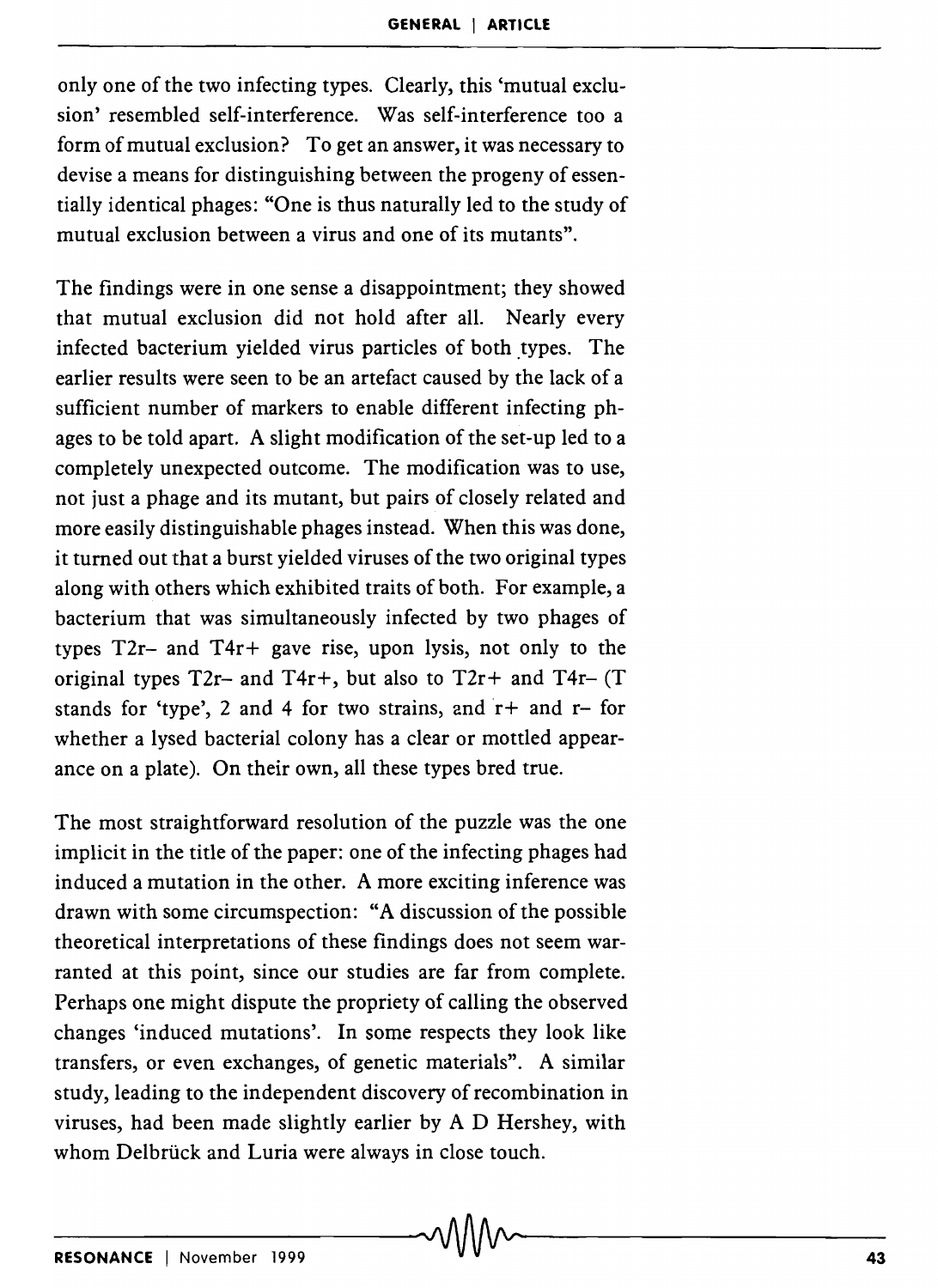## Biology and Physics, Sensory Biology and other Areas

*A physicist looks at biology* (1949) and *A physicist's renewed look at biology: twenty years later* (1970) should be read together. Both are texts of lectures. They bracket the beginning and the end of the first great phase in molecular biology and provide insights into the mind of someone who shaped the field in between. The first talk shows how much of a physicist, how much of a disciple of Bohr, Delbriick still was in 1949. Four years earlier, he had reviewed *'What is Life?'* in The Quarterly Review of Biology (Vol.20, pp.372-374). The review made no mention of his own central role in the book and, at best, can be called cool (the title - "What is Life? And What is Truth?" - is a pointer). He did not take kindly to the assertion that "... contrary to the opinion upheld in some quarters, quantum indeterminacy plays no biologically relevant role [in the cell]", an obvious reference on Schrodinger's part to Bohr's views. In 1949 Delbriick continued to be sufficiently convinced of the general validity of Bohr's principle of complementarity to wonder, wistfully, whether a similar principle might not underlie the mystery of life. In other words, might the attempt to define ever more precisely some aspect of the living state make others recede beyond our reach? This possibility had been raised by Bohr during a public lecture that he gave in 1932 in Copenhagen (on an improbable-sounding occasion, the opening meeting of the International Congress on Light Therapy). The lecture gripped Delbriick, who was then a physicist visiting Bohr's institute, and it was decisive in inducing him to turn to biology. One reason why he persisted with the notion of complementarity for many years thereafter was that he was bothered by the seemingly tautological nature of the only unifying principle that biology contained, the theory of evolution by natural selection. All the same, Delbriick's preoccupation with this issue did not carry over into an attempt to 'do physics in biology'.

By 1970 Delbriick no longer feels compelled to appeal to physics as the ultimate arbiter of biology, going so far as to say, 'Molecu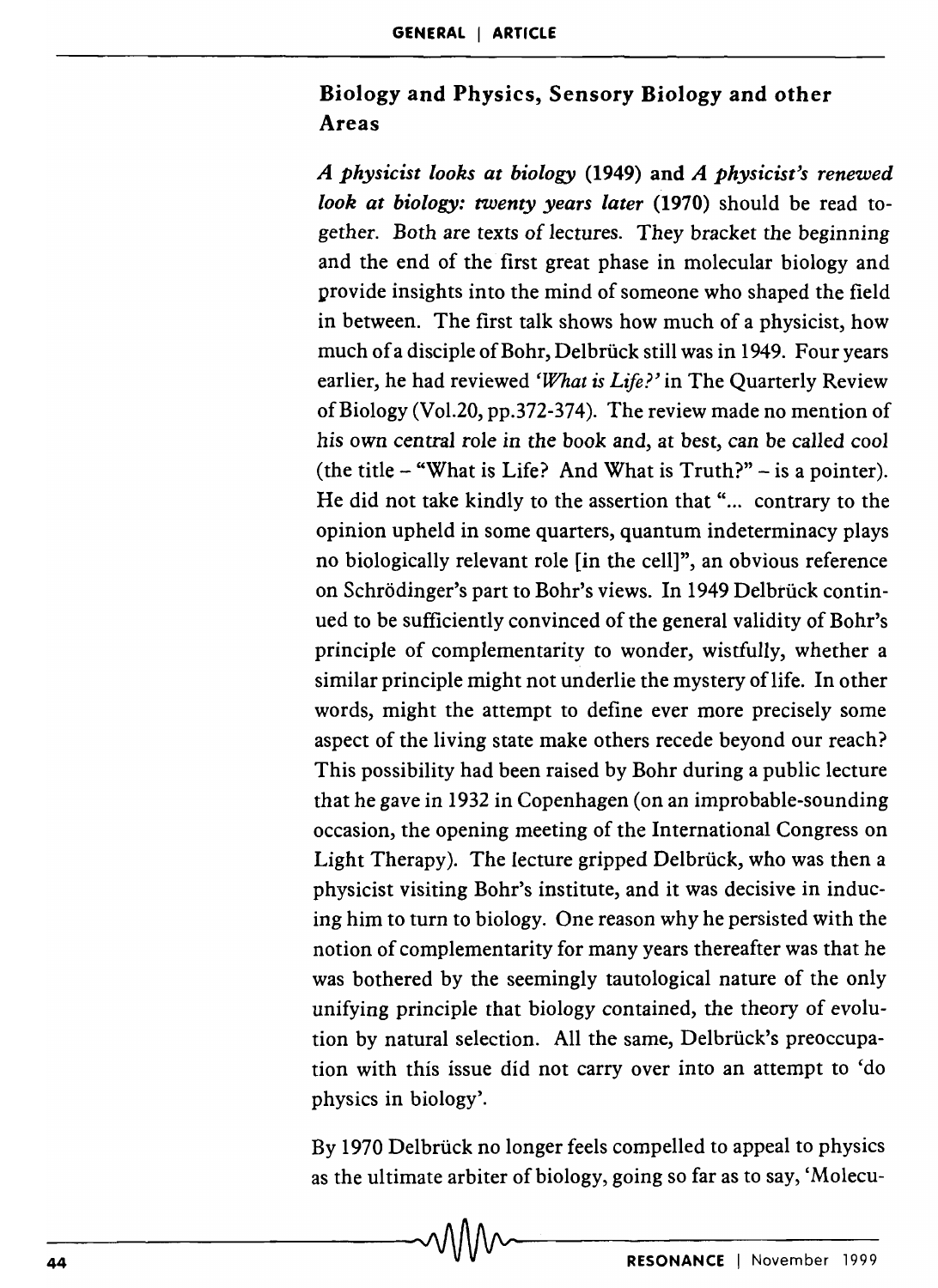lar genetics, our latest wonder, has taught us to spell out the connectivity of the tree of life in such palpable detail that we may say in plain words, "The riddle of life has been solved" '. He acknowledges that the focus of interest among those wanting to reduce the phenomena of life to cellular and sub-cellular levels has shifted from molecular biology to neurobiology. Complementarity is hardly a bugbear any more but he sees a new problem looming ahead, the problem that "the eagerness with which we plunge into neurobiology overlooks an essential limitation - the *a priori* aspect of the concept of truth". What he seems to be saying is that any system which we use to assess the validity of our discoveries (in the ultimate analysis, language) must itself be subject to validation. But how is this to be done without getting trapped in a self-referential loop? According to Delbrück, the second step of validation is carried out implicitly on the basis of principles that "cannot be conceived as an emergent property [of nerve nets], of a biological evolution". In other words, we know certain things *a priori* all right, but that knowledge is not a consequence of our status as products of evolution. Considering the eagerness with which Delbrück embraced Konrad Lorenz's hypothesis of how *a priori* concepts are no more than a form of phylogenetic or evolutionary learning, internalisations of experience gained during the course of evolu~ tion, this attitude is difficult to understand (see *Box 3);* 

Around the 1950s Delbrück started drifting away from an active involvement in molecular biology; as he put it, the field was in good hands. His published work thereafter continued to cover the wide range of his intellectual interests.

Adam and Delbruck (1968) carried out an interesting theoretical calculation of the possible consequences of reducing the number of dimensions in biological diffusion processes. They were able to demonstrate that a huge advantage can be gained by a chemical sensor if it first binds the species to be sensed at a site removed from the receptive site proper, and then allows the chemical to diffuse on its surface until it reaches the receptor. The underlying principle is a consequence of the statistical theory of random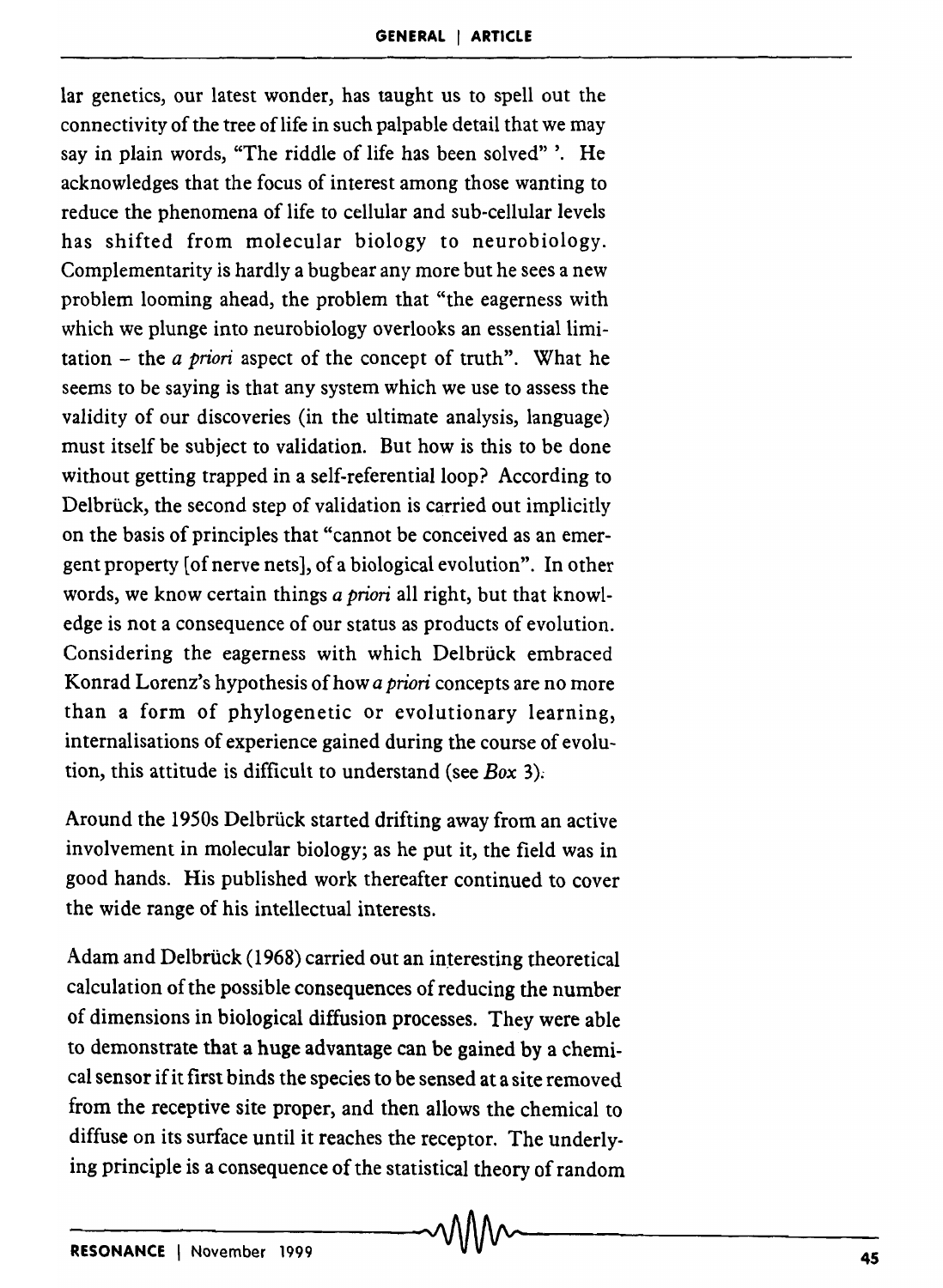The philosopher Immanuel Kant drew attention to the fact that the brain interprets sensory data in terms of a certain framework of concepts - 'categories' - that it possesses from birth. He termed these *a priori*  concepts. The brain does not need experience in order to acquire the categories. For example, babies are born with the notion of depth; they instinctively recoil from the edges of surfaces on which they are sitting. The ethologist Konrad Lorenz is generally credited with being the first to assert that this is because we are the products of evolution by natural selection. Thereby Lorenz is thought to have founded the field of evolutionary epistemology, a theory of knowledge based on evolutionary principles. Delbrück believed so too. It turns out that the 19th century physicist Ludwig Boltzmann had anticipated Lorenz. As he put it: "How will one now treat what one calls, in logic, the laws governing thinking [the formal principles of reasoning]? Well, in the Darwinian sense, these laws of thought will be [regarded as] nothing other than inherited habits of thought ... since, if we did not bring these laws of thought with us [as part of our heredity], all knowing would cease and the [process of] perception would be without any context." Lorenz himself mentions Boltzmann's claim to priority in his book *'The Waning of Humanness'* (Unwin Paperbacks, London, 1989).

> walks. A random walk in 1 or 2 dimensions is spatially restricted in a sense that a random walk in 3 dimensions is not, and this makes the strategy outlined above an efficient one. An unexpected application of the theory has emerged subsequently. It concerns the problem encountered by a protein that is present at a very low concentration inside the cell to home in on, and bind to, a small stretch of DNA within the chromosome. In at least one case it has been shown that what the protein does is to first diffuse in three dimensions and bind weakly to the chromosome wherever it happens to hit it. Thereafter the protein diffuses *along* the chromosome - in one dimension - until it finds the correct target.

> In another theoretical paper Saffman and Delbriick (1975) calculate an approximate solution to the mathematically intricate problem of surface diffusion in an anisotropic environment. The example in their minds *is* the 2-dimensional membrane of living cells. The conclusion is that relative to diffusion in an isotropic medium, translational diffusion is faster than rotational diffusion by a factor of about 4. To put it simply, a protein molecule tends to maintain its polarity in the plane of the membrane to a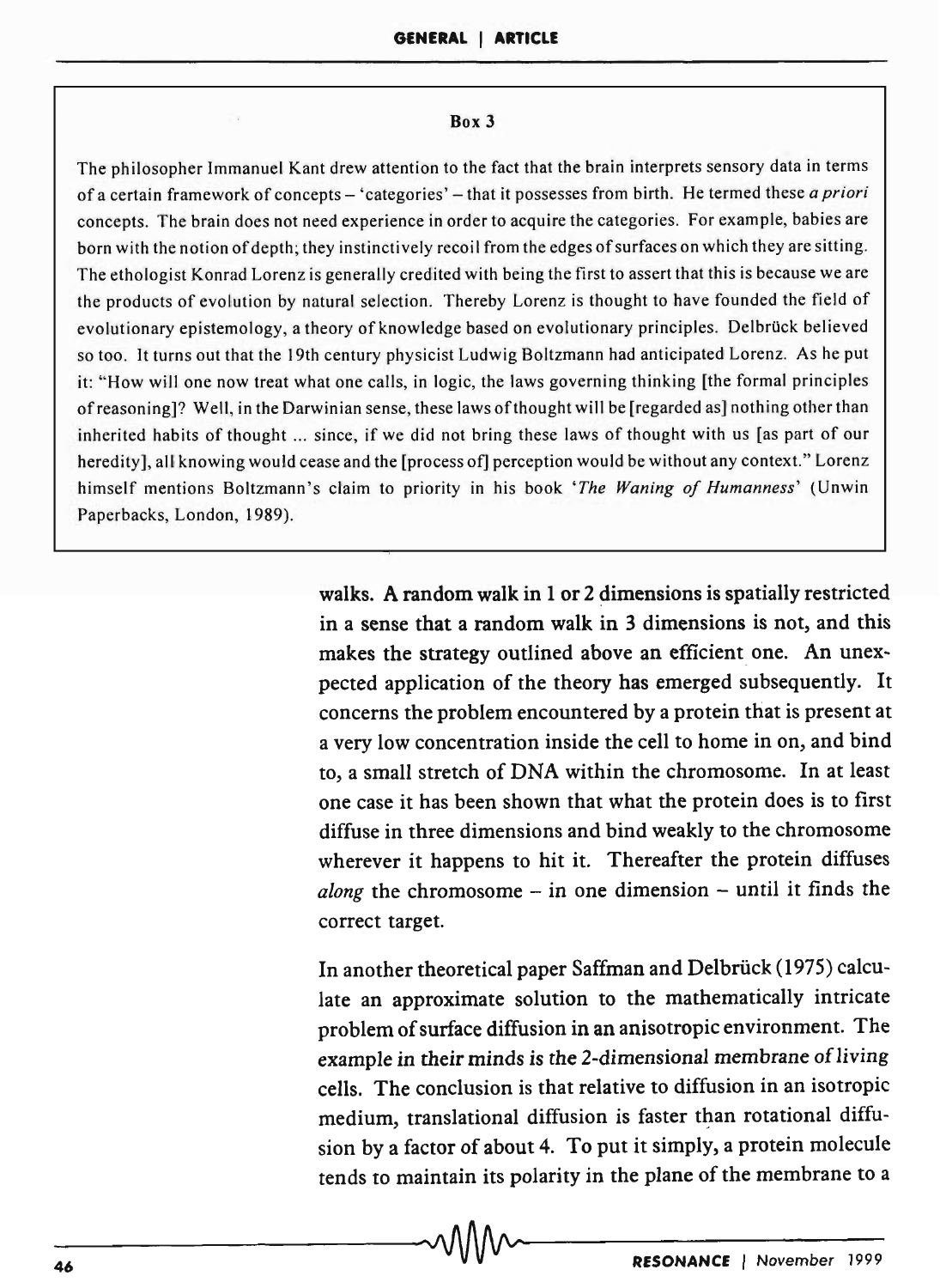greater extent than it would if the cell membrane had been much wider, and therefore more isotropic, than it is.

Delbrück's dominant interest after his molecular biology days was the study of the fungus *Phycomyces.* During its growth phase the spore-containing body or sporangiophore formed by this fungus displays a variety of behaviours, primarily movements. In many respects these appear to be primitive versions of the motor movements exhibited by higher organisms in response to various sensory stimuli. His hope was that *Phycomyces,* even though it lacked any semblance of a nervous system, might become the bacteriophage of sensory biology and provide insights into how sensory information is processed in higher organisms. It is not unfair to say that the hope was largely belied. Innovations in technique and experimental design made it possible for many of the relevant questions to be posed directly at the level of groups of nerve cells if not whole organisms. The 1975 paper by Cohen and others provides a revealing example of the systematic approach he adopted in his attempt to understand the behaviour of *Phycomyces.* The 'avoidance response', in which the growing sporangiophore moves away from nearby objects, remains a puzzle to this day.

*How Aristotle discovered DNA* (1976) is the text of a partserious, part-facetious talk given at a symposium to honour the physicist V F Weisskopf. Delbriick offers for our consideration two ideas discussed by Aristotle *inDePartibusAnimalium.* Firstly, Aristotle talks about heredity and how the expression of hereditary traits can sometimes skip generations; secondly, he suggests an analogy between the generation of a living animal and the making of a bed. In doing so he draws the distinction between 'the carpenter and the wood'. Both are essential for making a bed but their contributions are qualitatively different. Delbriick's point is that when Aristotle discussed heredity he noted the contrast between a 'mover', that remained unmoved itself, and the 'moved'. Or, one might say with some licence, to the fundamental distinction (as we know today) that exists between the information carrier and the information carried. He adds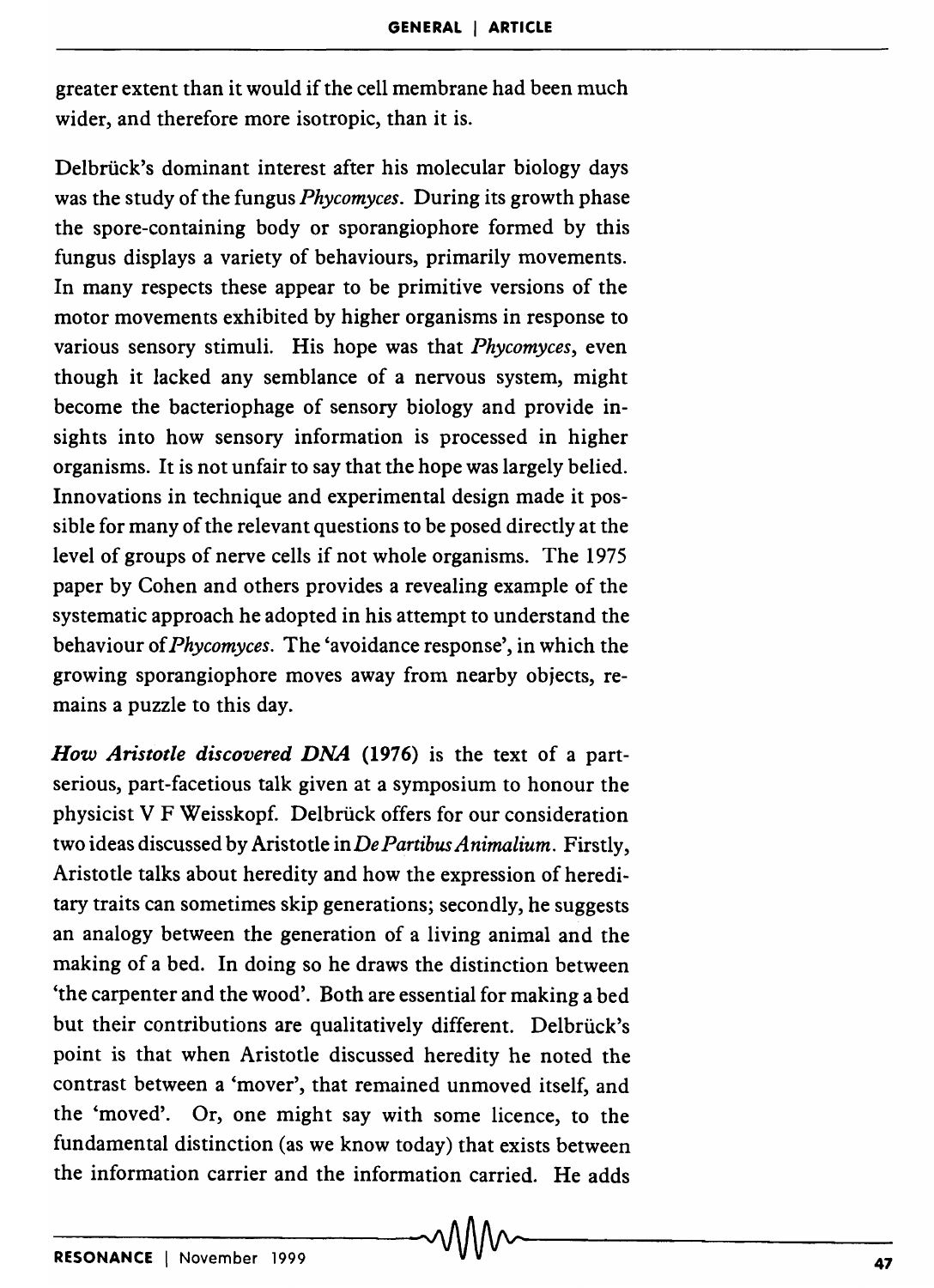that as a philosophy Aristotle's approach ran counter to the (future) Newtonian principle of a symmetry between action and reaction. In Delbrück's opinion, the overwhelming success of the Newtonian method had blinded people to Aristotle's significance as a biologist.

In *Was Bose-Einstein Statistics Arrived at by Serendipity?*  (1980) Delbruck concurs with the opinion of most physicists that S N Bose's derivation of his famous statistical formula looks like a conjurer's trick. And like the others, he too is bothered by the unprecedented method invented by Bose for counting the number of ways in which photons can be distributed so as to occupy a set of energy levels. The salient feature of Bose's technique was that he counted states, not photons, a step which elicits from Delbrück the comment "At this point Bose's mind goes foggy". (One can draw an analogy. Consider the problem of enumerating the number of ways in which a given number of children can be put into a certain number of rooms. The natural method would be to decide in which room the first child can be put, then the second child, etc.. Instead, Bose asks, How many rooms contain no children? How many contain one child? and so on.) The piece is worth reading for the nuggets of history and opinion that it contains. Also, it conveys a marvellous picture of the whirl in which wave mechanics developed.

The justification for its inclusion here is different. At the end of the essay Delbriick expresses his dismay at the price to be paid in exchange for using quantum mechanics  $-$  the abandonment of truths gained by practical experience, the abandonment of common sense: "our intuitive understanding of the events in our environment balks at this demand of [quantum mechanics]". The difficulty stems from the fact that many of our intuitions are based on a deeply internalised notion of objective reality, and from birth at that – we possess them *a priori*. But how can that be? The explanation, according to Lorenz, was that their existence was *'a priori* for the individual, but *a posteriori* for evolution' (see *Box 3*). At its deepest, says Delbrück, the reason why we find it difficult to reconcile the validity of quantum mechanics with our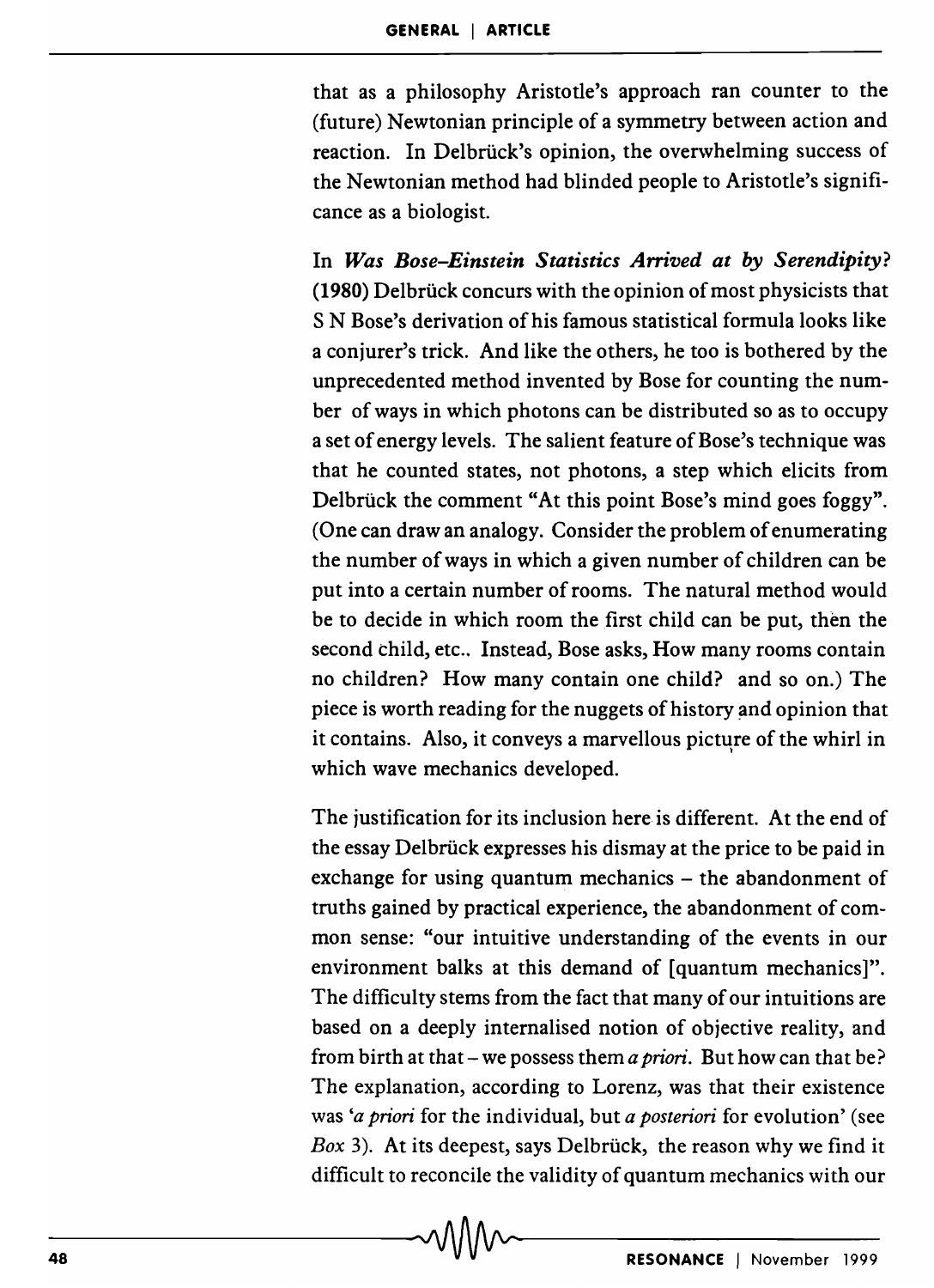intuitive beliefs is because of a situation that Bohr kept emphasising: "we (the human mind and experimenter) play a dual role as 'actor' and 'onlooker' in the drama of existence". He ends by asking whether, "armed with new insights on the origin and evolution of life, on the structure and evolution of our cognitive capabilities", we should not try to "take a new look at this question and perhaps formulate it in somewhat less of a defeatist style". The theme of mind recurs in the book *Mind From Matter?}*  a somewhat unevenly edited and posthumously published text of the lecture notes for a course on evolutionary epistemology given by Delbriick in 1974-1975.

Overview and Concluding Remarks

The molecular biology revolution occurred with astonishing rapidity. It took no more than a decade or two, or less than one human generation, for classical, path-breaking experiments to be duplicated in high school and college laboratories. This makes it easy to adopt the vantage point of the present and, from it, underestimate the significance of what the pioneers did and the difficulties that they faced. There is another mistake that historians warn us about, the temptation to read history as a sequence of deterministic events through which a single causal thread runs. In studying the past, especially a heroic past, one is tempted to see prophecies of the future embedded in it. This particular pitfall is not a serious one in the present instance. To a large degree, the major advances in molecular biology have come about by way of surprises.

In one sense 'molecular biology' stands for biological phenomena reduced to the level of molecules; in another sense it means the study of the properties of DNA, RNA and proteins, the special molecules that are found in living beings. According to the historian H F Judson, molecular biology arose as a synthesis of five distinct disciplines: genetics, microbiology, biochemistry, physical chemistry and X-ray crystallography. Oddly enough, though Max Delbriick epitomised what molecular biology stood for more than anyone else, his contributions cannot easily be 1 Reviewed in this issue.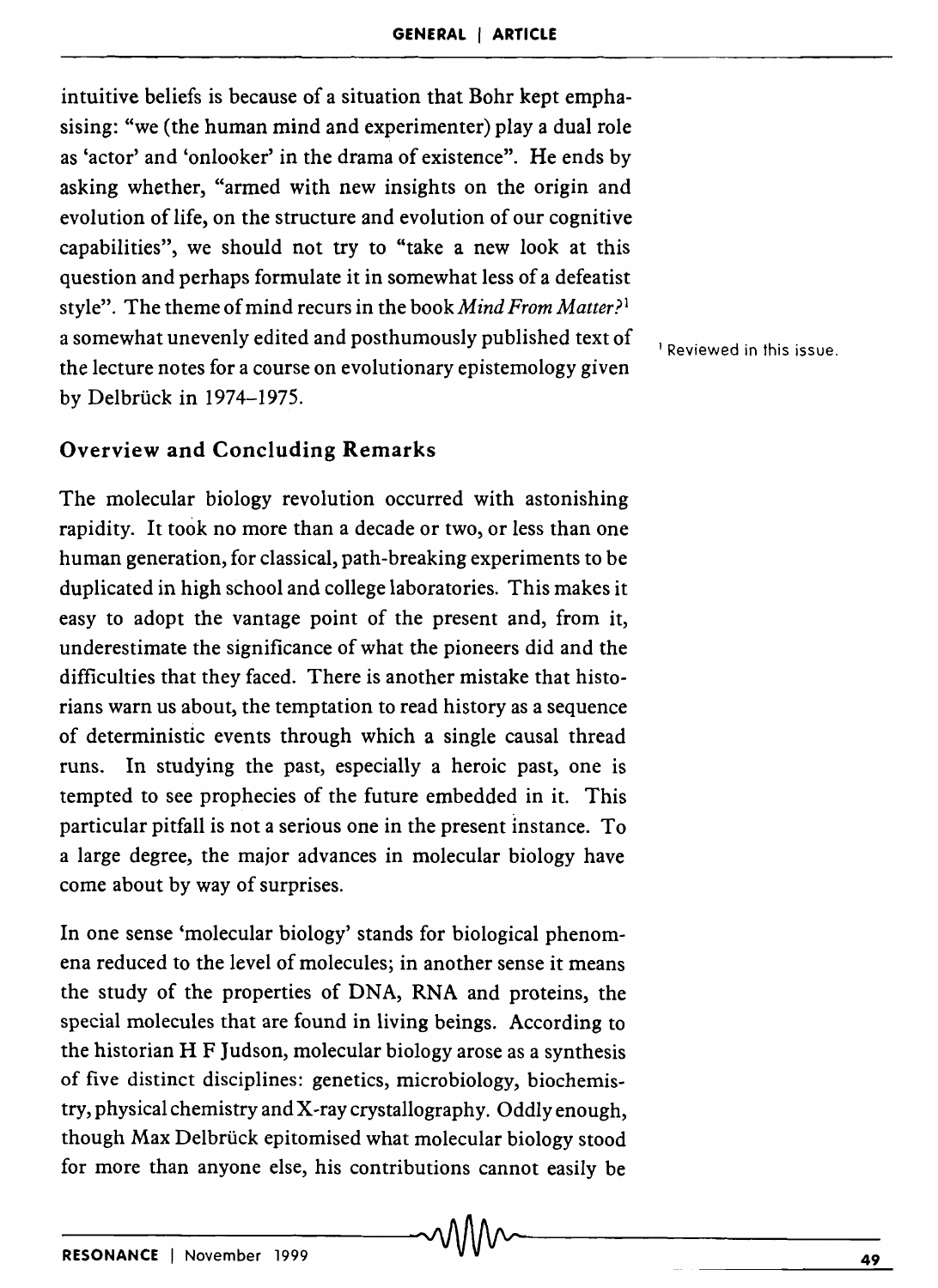identified as falling within any of these areas (except, perhaps, microbiology to some extent). His one known attempt to learn formal genetics was not a success and he did not care much for biochemistry (see *Box* 4). Linus Pauling, the preeminent physical chemist of the day, may have been too close to make Delbrück think of becoming one himself. And he cannot be called a biophysicist either - though one must concede that to this day 'biophysics' has remained a name without a defining theme.

Delbrück was the person primarily responsible for ensuring that bacteriophage was used as a tool for research. The annual phage courses organised by him made the Cold Spring Harbor Laboratory in New York the Mecca of molecular biology. But the work with Luria on the fluctuation test – which established the nature of mutations in bacteria - remains his best-remembered contribution to biology. Ironically, the logic used in alluding to the fluctuation test is often of doubtful validity. The finding was that bacteria that were susceptible to a lethal viral infection mutated spontaneously and thereby became resistant to the virus. This inference was generalised beyond its immediate scope and assumed to hold good universally. In other words, it

### Box 4

Delbrück was dubious about using biochemistry to address the problems of biology, adducing as a reason his feeling that though 'the vista of the biochemist is one with an infinite horizon', the biochemical approach 'smacks suspiciously of the program of explaining atoms in terms of complex mechanical models'. Just as the hope of usefully applying the logical strength and formal austerity of theoretical physics acted as a strong motivation for physicists to get into molecular biology, the empiricism, overwhelming detail and general 'messiness' of biochemistry appears to have persuaded some who were already working in molecular biology not to become biochemists. In one place Delbrück's associate Seymour Benzer says, presumably when the implication of what he is doing dawns on him, 'I had almost gone down the biochemical drain'. Considering how deeply the methods of biochemistry permeate all of biology today, it is a wonder that they were held at bay for so long, first by classical genetics and then, approximately until the breaking of the genetic code, by molecular biology itself. The irony is that the very success of molecular biology made it difficult for the more reductionist-minded to avoid becoming biochemists. As molecular biology turned increasingly biochemical, many of those who were not comfortable with the trend turned to neurobiology.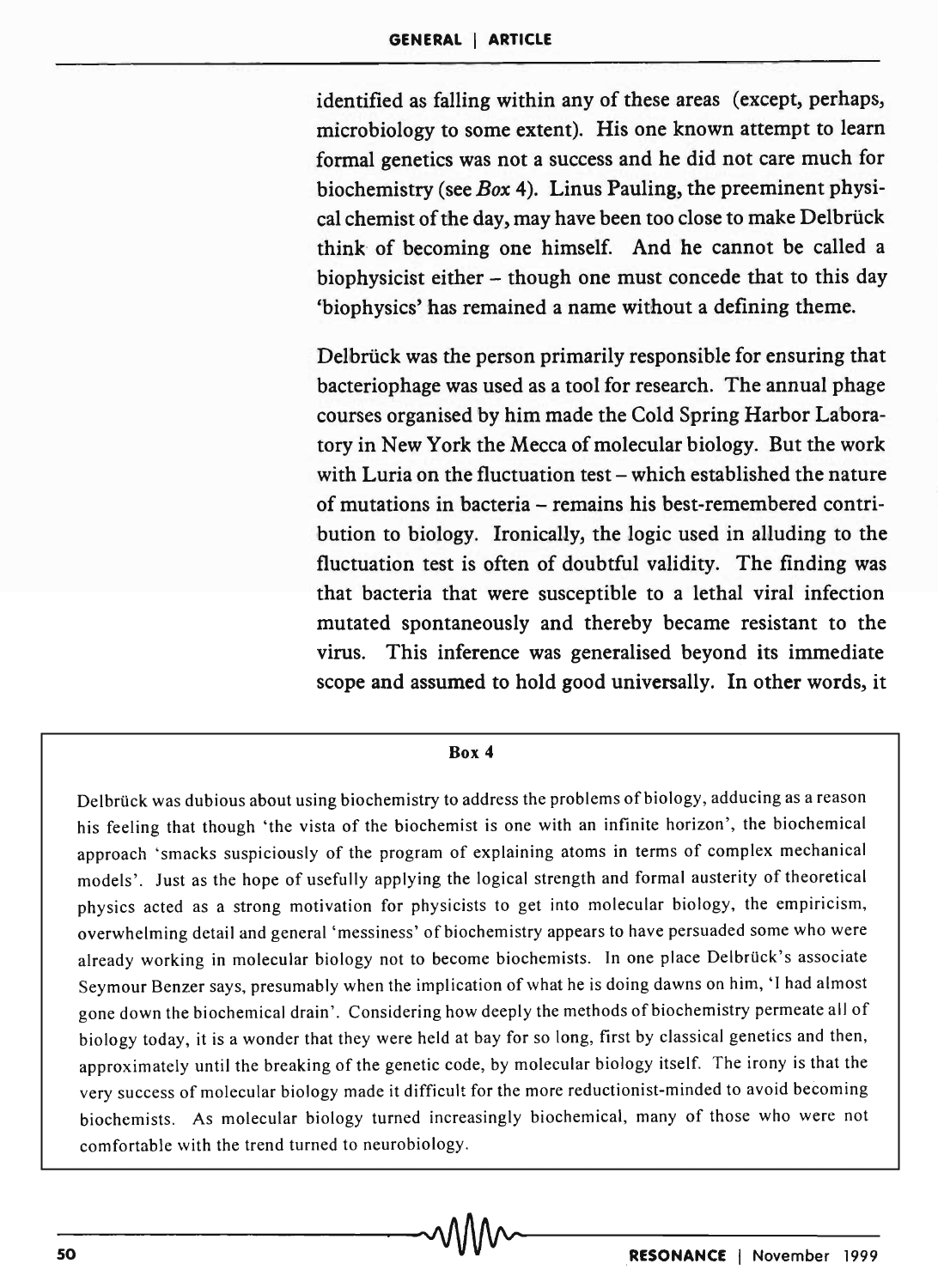was taken for granted, from insufficient evidence, that all mutations, whether in bacteria or higher organisms, occurred randomly - meaning in a direction that was not influenced by environmental cues; a conclusion that has since been amply buttressed, of course. Thus, on the basis of a finding limited to microbiology - "the last stronghold of Lamarckism" according to Luria – the fluctuation test was turned into a general vindication of Darwinian theory over Lamarckian conjecture.

The reasons for Delbrück's fame are not easy to decipher. Significant as his publications are, none of them contains a pathbreaking finding that can be attributed solely to him; there is no famous discovery associated with Delbrück's name. By present standards he did not publish all that much, and what he did publish came out in journals with a varied reputation. Indeed, of his very first work in biology, the one that made him known outside the charmed circle of theoretical physicists of which he formed a part, he said – referring to the journal in which it came out – that it got a first-class state funeral. (Nevertheless, its impact was considerable. Clearly, in those days what you published mattered more than where you published it.) An assessment of his stature in biology made solely on the basis of his publications would be mistaken. His influence had much to do with the rigour, integrity and discernment, not to speak of a style, that characterised his approach to science. He did not merely try to make sense of the facts as they were available, but instead, being convinced of what the important questions were, set out to search for, and if necessary build, a system that was suited to answer them. He was uncompromising in discriminating between the trivial and the important. But there was an element of abrasiveness as well; and that too had an influence, on the whole an unfortunate one (see *Box 5).* 

According to Stent, his role in the birth of molecular biology was seminal yet elusive. In certain respects it was similar to the role played by Bohr in making his disciples, of whom Delbruck was one, come to terms with quantum mechanics. Among contemporaries, his habit of relentless questioning has been described as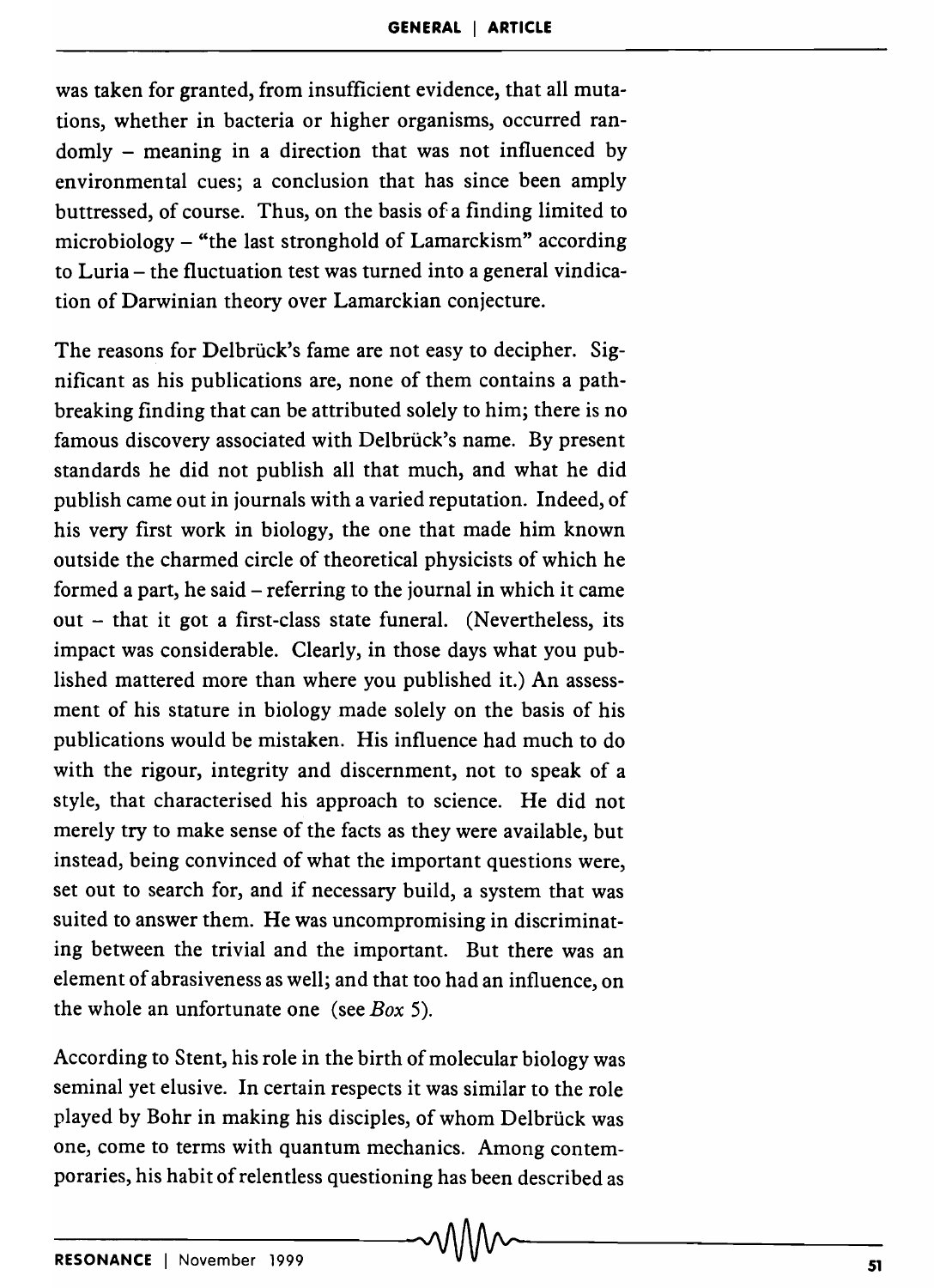Towards the culmination of the first phase of molecular biology, approximately 30 years ago, one aspect of the long-lasting quest for the 'secret of life' ended with the deciphering ofthe genetic code. Since then, it has become increasingly obvious that life is yet another property of matter. The accompanying message has been that *in principle,* the problem of understanding living systems can be reduced to sets of problems in physics and chemistry. This was a major triumph of human understanding. But it extracted a price. The spectacular success of molecular biology led some molecular biologists to adopt an aggressively hostile stance towards all biology that was not 'molecular'. Old fashioned botany and zoology - not to mention old-fashioned botanists and zoologists - were looked down upon, even derided. In his autobiography E 0 Wilson gives a vivid impression of what it felt like to be at the receiving end *(Naturalist:* Warner Books, New York, 1995). He uses the metaphors of conquest and cultural domination to describe what transpired and refers to this phase of biology as 'The Molecular Wars'.

On top of that, almost the entire emphasis of the molecular biology approach was on what might be called the internal world. The fact that plants and animals functioned in an environment, that there was an external world, was lost sight of. In consequence, bright young men and women started to think that certain areas of biology - among them natural history, morphology and systematics - were unfashionable. Starved offresh inputs, the level of activity in these fields began to decline. The price is being paid today. We live at a time when fear of environmental destruction runs deep. Also, evolutionary questions dominate research in all of biology. Enormous amounts of data are being churned out, not least with the help of molecular biological techniques. There is an urgent need for making sense of all the data, but that requires 'a feeling for the organism'. Sadly, the very people whose help has become essential for addressing these concerns are in short supply. The making of this situation is in no small measure due to the manner in which molecular biology dominated biological thinking for so long.

> Socratic, and a pithy description of Socrates' attributes may be a good way to end. " ... his mind, though not creative, was exceptionally clear, critical and eager. He tolerated no pretence; and since his will was as strong as his convictions, his conduct was as logical as his thinking."

### Suggested Reading

H F Judson has written an excellent account of the rise of molecular biology in *The Eighth Day of Creation* (Jonathan Cape, London, 1979). *Phage and the Origins of Molecular Biology* (J Cairns, G S Stent and J D Watson, eds., Cold Spring Harbor Laboratory, Cold Spring Harbor, New York, 1966), from which I have also quoted, is a useful work of reference pertaining to Delbriick's work and influence. Max Delbriick, 1906-1981 (G S Stent,